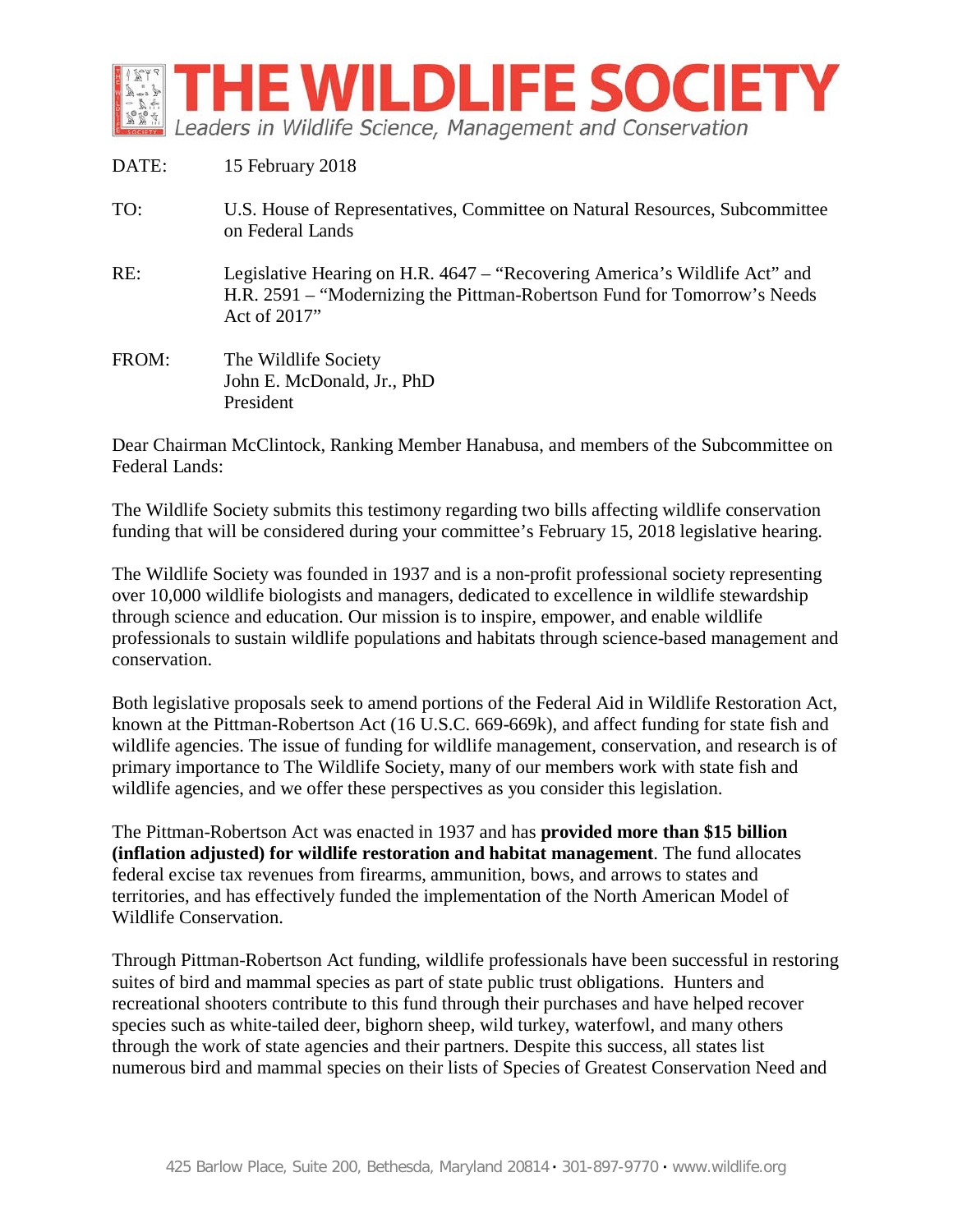thus recognize the need to continue efforts to restore and sustain populations of wild birds and mammals for the benefit of the American public.

## **Concerns regarding H.R. 2591 "Modernizing the Pittman-Robertson Fund for Tomorrow's Needs Act of 2017"**

The Wildlife Society **recognizes and supports the important role hunting and hunters have played in wildlife conservation and management** and endorses the hunter and recreational shooter recruitment and retention effort that is supported by H.R. 2591. However, we urge you to consider removing the portion of the bill that would modify Section 4(b) of the Pittman-Robertson Act and likely hamper existing and future wildlife conservation efforts.

This bill would alter the Pittman-Robertson Wildlife Restoration Act in several ways, but primarily by 1) including the recruitment, retention, and reactivation of hunters and recreational shooters as a purpose of the Act, and 2) allowing funds to be used for the purposes of recruitment and shooting range development, as well as public relations.

We share the concerns held among the bill's supporters regarding the decline in the numbers of hunters, and recognize the need to stem that decline and reverse the trend. H.R. 2591 would make great strides in ensuring the continuation of hunting and shooting sports by permitting state agencies to use funds allocated via Pittman-Robertson for the promotion and recruitment of hunters and recreational shooters. This bill will help sustain the hunting and shooting constituency as leaders for wildlife conservation funding in the future.

**However, this legislation could also negatively affect the uniquely American conservation success it attempts to support.** Specifically, this bill would redirect funds from essential wildlife restoration, management, and conservation efforts in two ways. First, the bill would allow up to 25% of the funds from the Wildlife Restoration Account (Section 4(b)) to be used for marketing, recruitment, and shooting range development. Second, the bill would direct an additional \$5 million to the multistate conservation grant program (Section 11) for the purposes of funding national-level hunter and recreational shooter recruitment efforts.

Redirecting Section 4(b) funds could lead to a broad reduction in science-based wildlife management and research capacity for state wildlife agencies and erode the underlying focus of those agencies—from maintaining their public trust responsibilities to the recruitment of a single constituency. Based on FY2017 apportionments, this bill could result in **more than \$160 million** in funding from Section 4(b), funds that are currently used by all state agencies for essential wildlife restoration and management efforts, being made available for hunter and shooter recruitment activities.

A substantial amount of funding (>\$150 million FY2017) would be made available for state agency hunter and shooter recruitment efforts via this legislation without the Section 4(b) Wildlife Restoration Account clause through the other provisions that explicitly open up the hunter education accounts (Section 4(c) and Section 10) for these activities. Such levels would represent a substantial increase in the amount of funding available for states and NGO partners for recruitment and shooting range development. Indeed, states already are using Section 10